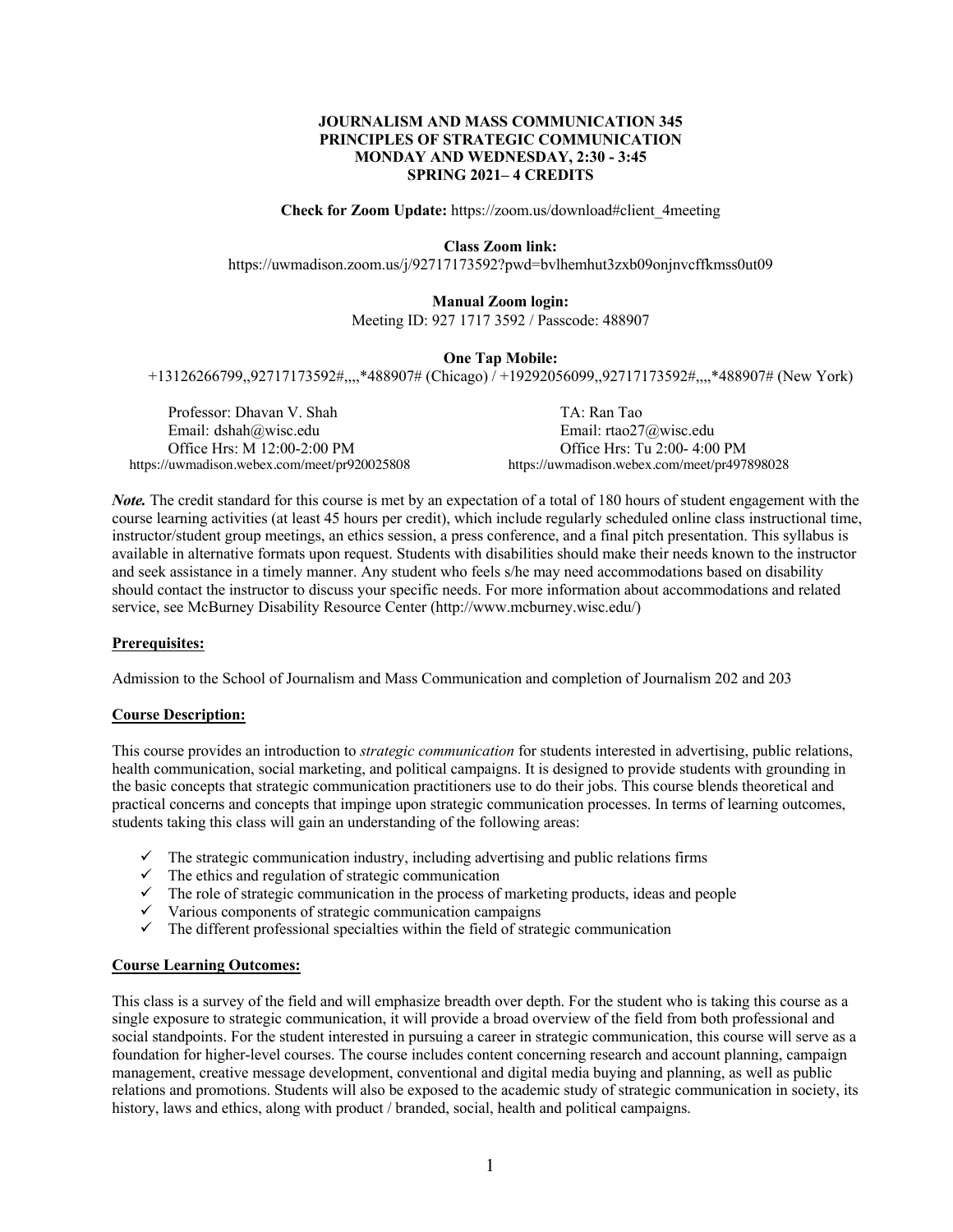## **Course Materials:**

**There is no textbook for the class.** Instead, readings from a variety of sources have been complied into an electronic course packet. You can download these readings from the class website or the class CANVAS page:

Class website: https://dshah.journalism.wisc.edu/teaching/#j345 Canvas page: https://canvas.wisc.edu/courses/241904

 $\checkmark$  Campaign Project Manual - This manual includes detailed instructions for the class project, along with other materials to support the class project. All these materials are available on this standalone website:

Project manual: https://j345manual.journalism.wisc.edu/

 $\checkmark$  Lecture Slides - These provide a summary of important information presented in class and readings, though not all details discussed in class or in readings will appear in lecture notes. Slides for each class will be posted on the class website and Canvas page prior to that session. Grades and other resources are on Canvas.

## **Exams:**

There are two exams for this course. Exams will be "open-book" and consist of short-answer questions and longer essay items. Each exam is worth 100 points toward the final grade. Exams are NOT cumulative. Each exam covers approximately half of the class. **Any information presented in the readings or in lectures may appear on the exams.**

## **Group Project:**

The group project revolves around two strategic communication campaigns. Accordingly, the class will be divided into groups of six to seven students who will form an agency that will pitch to win one of these accounts. Students will be responsible for specific parts of the plan as they work with their team to create an integrated campaign.

The group project will involve the following activities: 1) Campaign Plan, 2) Pitch Meeting, and 3) Peer Evaluation.

Both campaigns are for dog food, though they are fundamentally different. Your budget for media expenditures is \$20 million. Here are the two clients:



#### Purina Dog Chow is a legacy dog food brand

Pet owners' willingness to splurge on their furry friends has prompted a surge in sales of pet-related products, including high-end dog food and new additions like pet probiotics. But brands like Dog Chow, which are seen as lower quality, don't have the same appeal to pet owners who increasingly treat their canine pals like members of the family.

Purina's parent company has moved to consolidate its advertising business — that's where you come in. In this hypothetical example, the company is looking for a new agency to develop a year-long, nationwide campaign in the United States starting as early as June 2021. The goal of this campaign will be to create a cohesive brand identity for Dog Chow across the country to reach an audience you identify.

Your campaign must:

- 1. Improve existing perceptions of Dog Chow.
- 2. Expand awareness of the brand's qualities.
- 3. Promote one cohesive brand identity that can be applied across all national platforms.
- 4. Maintain the brand's loyal fan base while inviting others to learn about the brand.
- 5. Consider and attempt to address issues related to the evolving pet industry.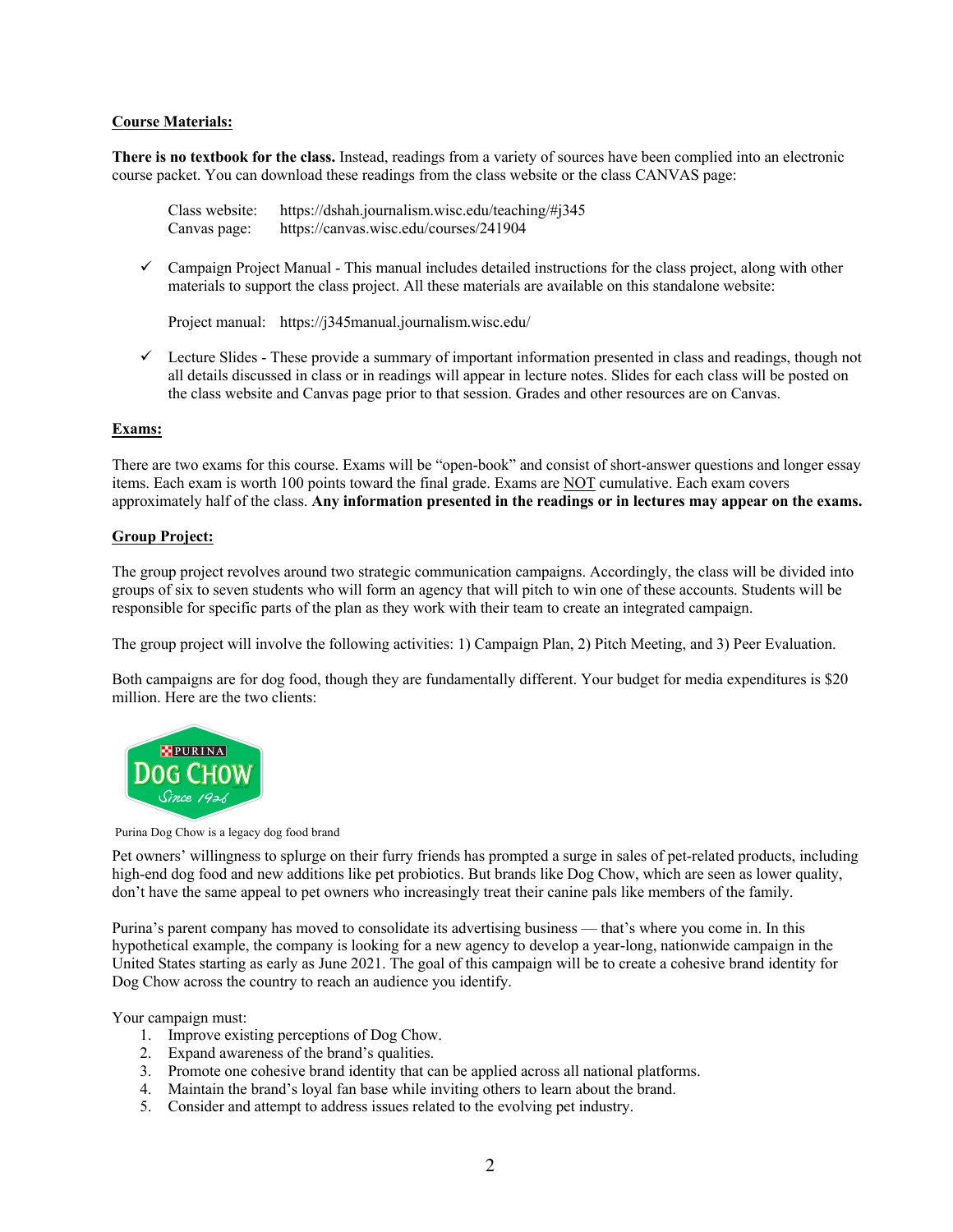

Hill's Science Diet is a premium niche brand

The name of Hill's Science Diet tells you what you need to know about the product — its pet food based on the science of nutrition. It used to be sold through veterinarians, but it's now available in specialty pet stores and online channels. The brand's reputation as a healthy option for pet owners took a hit in recent years as it faced a series of recalls, including a one in 2019 because its products included too much Vitamin D.

What can you do to help Hill's Science Diet survive and thrive in this challenging environment? In this hypothetical exercise, the company is looking for a new agency to develop a year-long, nationwide campaign in the United States starting as early as June 2021. Your focus is on renewing and refreshing the image of Hill's Science Diet for an audience you will identify.

Your campaign must:

- 1. Improve existing perceptions of Hill's Science Diet they need rehabilitation after the recalls.
- 2. Expand awareness of the brand's qualities.
- 3. Promote one cohesive brand identity that can be applied across all national platforms.
- 4. Maintain the brand's loyal fan base while inviting others to learn about the brand.
- 5. Consider and attempt to address issues related to the evolving pet industry.

**Important note:** To maintain a level playing field, groups are forbidden from contacting the clients or their representatives. You may, however, visit pet stores, talk to consumers, and follow social media accounts.

The decision to focus on these particular products was made for several reasons:

- 1. These clients raise social and ethical concerns for strategic communicators.
- 2. These two products are similar but require very different strategic perspectives, goals and agendas.
- 3. Both are reacting to a changing marketplace and face internal and external challenges.
- 4. The issues related to marketing a consumer product like dog food are complex and present interesting challenges to strategic communicators.
- 5. Each brand has its own public relations challenges.

## **Agency Positions:**

Early in the semester, you will be given the opportunity to indicate your preferences (on the Group Project Positions List) for your professional position and desired campaign. You will submit a resume and cover letter for the position you prefer, and list two alternate positions should you not get your top choice. Position assignments will be made according to the quality of the submitted credentials and students' preference rankings. The positions are:

• **Research Director/Account Planner**: Responsible for the Situation Analysis, which summarizes History/Industry Trends, Brand Analysis, Consumer Analysis, Media Usage Analysis, Category Creative Analysis, and Public Opinion/Stakeholder Analysis, among others. (NOTE: team members provide much of this information.) The research director is also responsible for primary research.

• **Account Director/Brand Manager**: Responsible for the Campaign Strategy, which includes the Objectives, Target Audience Definition, Selling Strategy, and Product /Issue Positioning. This person also serves as the implicit group leader given they are "the voice of the client" in this process.

• **Creative Director: Copywriter / Art Director -** Responsible for the Creative Plan, which includes the Message Strategy, the Creative Brief, the Campaign Theme, Slogan or Mascot, and multiple examples of print and, broadcast, and online executions that illustrate the campaign character. May be split into copywriter and art director roles.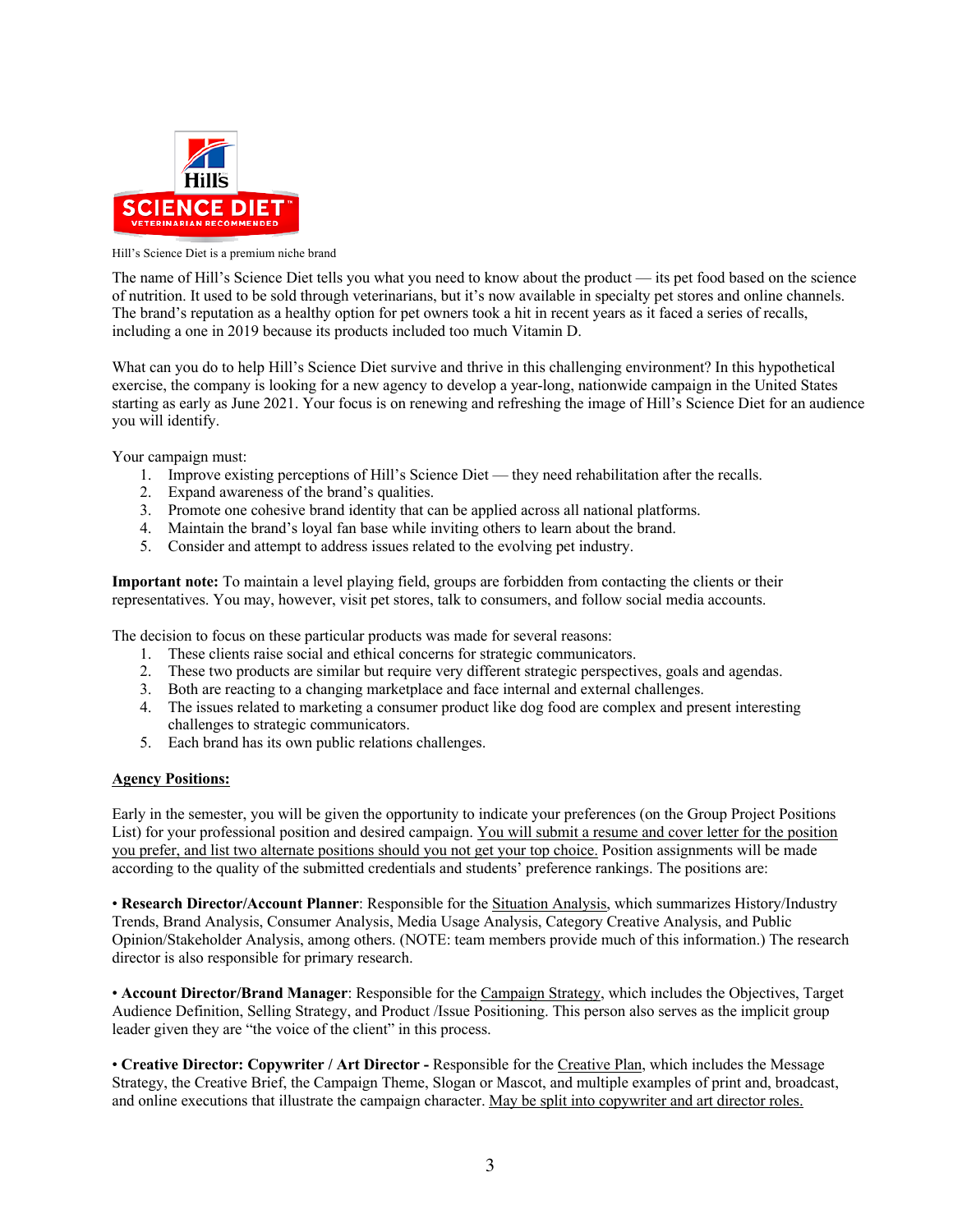• **Media Director: Connections Planner / Digital Planner** - Responsible for the Media and Interactive Plan, which includes the Selection of Print, Broadcast, and Interactive Vehicles, Choice of Impact Media Venues, Selection and Integration of Social Media, Creation of a Media Flowchart, and Budget allocation spreadsheet. Also responsible for ambient and non-traditional media placements. May be split into conventional media planer and digital specialist roles.

• **Public Relations & Promotions Director**: Responsible for the PR and Promotions Plan, which includes a Stakeholder Analysis, Public Opinion Analysis, Reputation Management, Media Placement Options, Event Planning, Product Promotions and Placement, as well; as Press Releases and Press Packets. May be split into PR and Promotions roles.

To gain a better understanding of what these various positions entail, please see the Campaign Project Manual (j345manual.journalism.wisc.edu). To get a sense of the scope of the campaign project, please see posted examples.

Once agencies have been formed, you will also collectively make a decision about the name and structure of your agency (Group Choice of Agency Structure).

## **Project-Related Grades:**

Groups will work together on activities and assignments. Graded portions of the project are as follows:

- 1) Campaign Plan drafts (10 points each), group grade (40 points), and individual grade (60 points)
- 2) Pitch Meeting (25 points)
- 3) Peer Evaluation for Group Participation (25 points)

#### **1) Campaign Plan**

The Campaign Plan should be detailed and highly polished. It will be graded for evidence of critical thinking, problem solving, and the integration of ideas from the course. Strategic decisions should be clearly identified and substantiated by research and reasoning. The completed document should be roughly 50-60 pages long. A draft of your situation analysis and your campaign strategy will be gathered before those campaign planning meetings.

The campaign plan constitutes 150 points toward your final grade. This grade is broken down into three parts: the **rough drafts** (10 points each – 50 points), the **group grade** (40 points), and the **individual grade** (60 points).

The group grade will be based on the totality of the campaign. Relevant questions: Does the campaign make sense? Are there innovative and creative ideas present? Did your group work well together? Were you able to effectively resolve conflicts? Are the different aspects of your campaign coordinated – is it truly an integrated marketing communications plan, with media/interactive, PR, and creative all helping to address your strategy?

The individual grade will be based on our assessment of your component of the plan. For example, if you are the media/interactive director, do your media selections and media strategy make sense? Have you supported your part of the finished document with the appropriate rationale? Are your planning and buying choices creative and well-reasoned? Are your decisions consistent with and highly integrated into other aspects of the campaign?

## **2) Pitch Meeting**

Groups will present their campaign plans in the form of a pitch meeting. The grade for the Pitch Meeting presentation will be based on the quality and skill with which the agency presents an oral summary of its campaign plan. Of particular importance will be articulating the goals/strategies of the campaign and the rationale behind the examples of the creative executions for the campaign. The Pitch Meeting grade is worth 25 points toward the final grade.

#### **3) Group Project Peer Evaluation**

The peer evaluation will be an evaluation of your contribution and performance on the group project by the rest of the members of your group. At the end of the final exam, each group member will fill out an evaluation of all other group members, excepting themselves. This evaluation constitutes 25 points toward the final grade.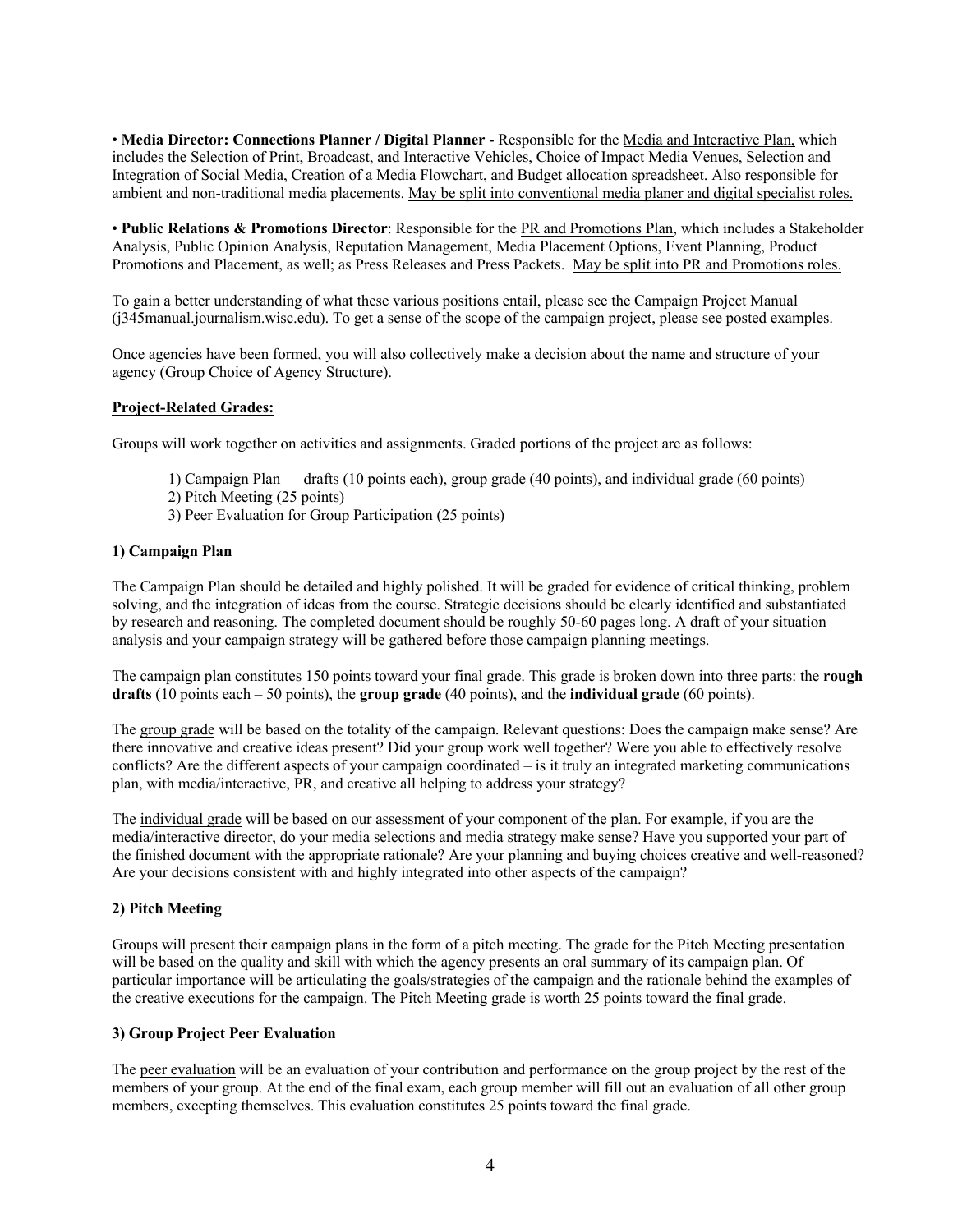## **Outside Class Meetings:**

As noted in the Timetable, this class mandates attendance at meetings that occur outside the scheduled class time. Attendance at these outside class meetings is required (Note: Tardiness for these meetings results in a 5-point deduction from your participation grade, which is discussed below; Absence results in a 10-point deduction).

## **Meeting 1: Team Meetings with Professor/Teaching Assistant (three hours of instructional time outside of class)**

After turning in your draft of the situation analysis but before submitting the drafts of the other sections, members from each group must meet with the professor before or after class to review their progress. This meeting will take approximately one hour. Two group meetings with the TA will follow this later in the term, each lasting an hour. A sign-up sheet will be distributed in class. Be sure to select a time when most team members can attend.

## **Meeting 2: Press Conference (two hours of instructional time outside of class)**

For this outside class meeting, strategic communication agencies working on the same account will pool together to host a press conference for an audience of journalists from J335. This serves a range of goals: (a) it gives each student the opportunity to see how their peers in their position are approaching general questions, (b) it allows those operating within a role to work in a complementary basis, dividing tasks and playing to strengths, and (c) it provides another hands-on simulation of producing a press release, press kits, and press conference. Details on the topic of the press conference will be provided soon, but you must be prepared for anything concerning your brand.

The press conference will begin with a 10–15-minute presentation by the spokespersons, followed by 20 minutes of questions from the journalists. The spokespersons should be thoroughly briefed by other group members in order to field a wide range of questions from the journalists. This is a public test of your breadth of knowledge about the case.

Each student will have a role in preparing for the press conference. **Account Directors** will serve as spokespersons. They will make the presentation and field questions from the journalists. **Account Planners** will work together to prepare a fact sheet for the press kit and prep the Account Directors with background information. They will also provide live support to the account directors during the press conference. **Media/Interactive Directors** will work together to prepare a contact sheet of other targeted media outlets (beyond the J-335 students) for the press release and compose a total of 15 tweets that could be sent out during the press conference. **PR/Promotions Directors** will work together to write the press release for the press conference and review the press kit and presentation. **Creative Directors** will provide any visual support material for the press kit and presentation (charts, photos, etc.) and are responsible for designing their look and reviewing their content.

**All group members** should work together to provide information and prepare the spokespersons for making the presentation and fielding questions from the journalists. Research directors will provide "live" support during the event.

It is essential that all press conference participants stay in character and faithfully execute their assignments. One additional goal of the press conference is to force you to internalize information about the client to the point that you can converse fluently about the company and the brand. The press conference is worth 10 points toward the final grade as evaluated by the professors.

**Press Kit Assignment.** Groups will prepare materials for a press conference (e.g., goal/objectives statement, press release, backgrounder/fact sheet, prepared remarks, etc.). Some of these materials will be used to help brief the spokespersons and panelists for the press conference. Other materials will be packaged into a press kit for release to the journalists prior to the conference.

The press kit includes all materials produced for the press conference including a press release, fact sheet and other supporting material. The press release should be written with three purposes in mind: a) to grab the media's attention so that they will cover the press conference; b) to give the journalists the story you want them to write; and c) to conform to journalistic style so that information from the press release can be incorporated into news stories without much editing. The fact sheet has dual purposes: 1) to provide a concise summary of important information that journalists should know; and 2) to provide important background information that will help to educate journalists and answer some of the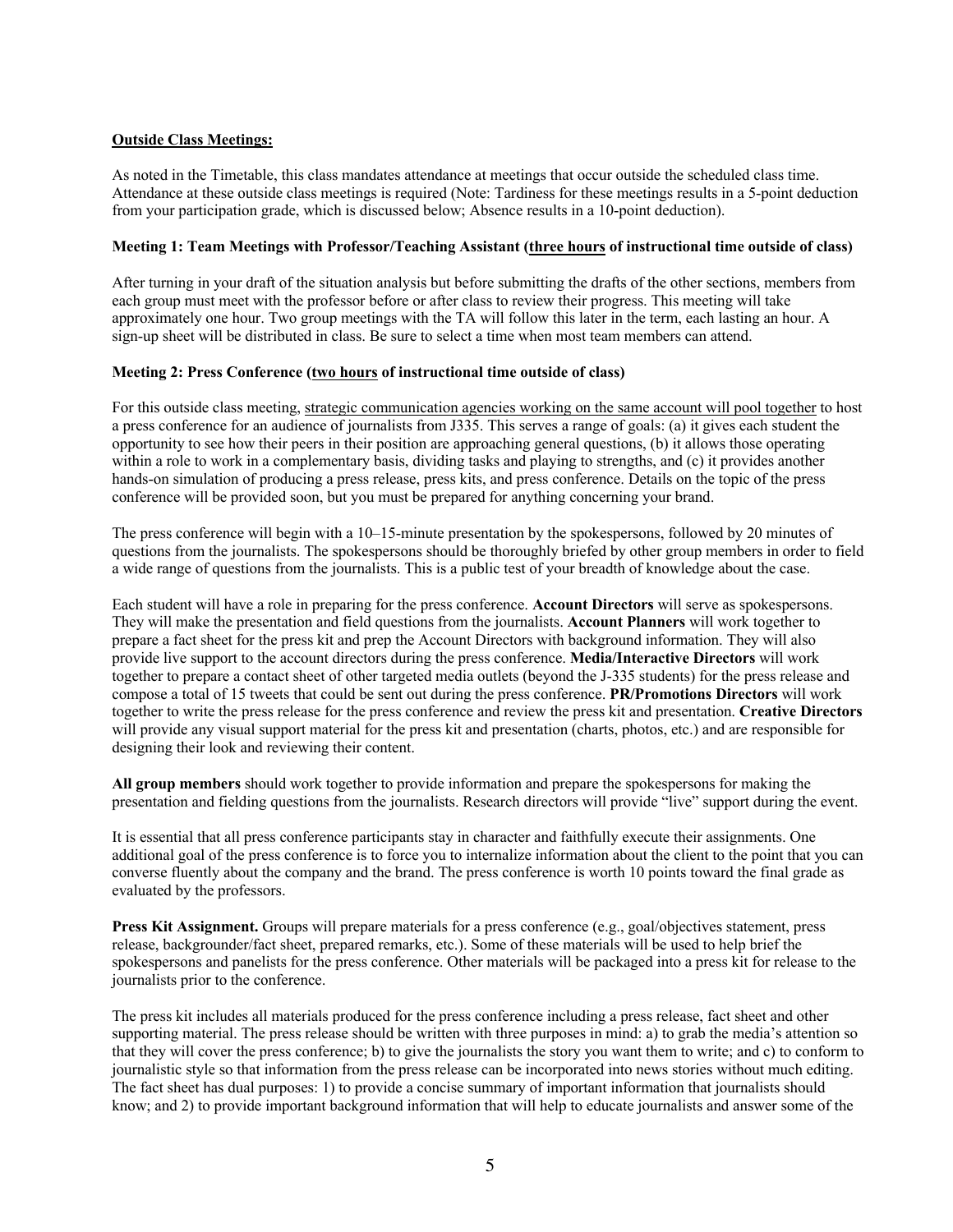questions that they might have. This assignment

All members of the press conference group will get the same grade for the press kit. The press kits are due at the beginning of the press conference. Press kits will be graded on the basis of content, creativity, style, and overall quality. This assignment counts for 10 points toward your final grade. For both this assignment and the press conference, points will be assigned as follows:  $A = 10$ ,  $AB = 9$ ,  $B = 8$ ,  $BC = 7$ ,  $C = 6$ ,  $D = 5$ , or  $F = 4$  or below.

## **Meeting 3: Pitch Meeting (three hours of instructional time outside of class)**

Each group project agency will pitch their campaign to an audience consisting of the professor, teaching assistant, and invited guests, as well as the other students from the class. Each group will be competing with the other agencies also assigned to a given client. The remaining class members and instructors/guests will vote to decide which agency wins the account. The winner selected by the class and the winner selected by instructors/guests will be named separately, with the account awarded to the winner of the instructor vote. See the project information packet for details on how to prepare for the pitch meeting. Instructors will grade the pitch on a 25-point basis.

## **Participation and Attendance:**

Students who actively engage with the class by either asking questions, offering answers, raising issues, and contributing to class discussions will begin with a base of 30 participation points. Engagement can happen in class or online, over the class email list. This is distinct from participation within your group project. However, students who are late for any of the **Campaign Planning Meetings** or **Outside Class Meetings** will have 5 points deducted from their participation grade. Students who miss these meetings will have 10 points deducted for each absence. Students who leave one of these meetings early will have 5 points deducted from their final grade.

## **Course Policies:**

- $\checkmark$  Students must notify the professor within the first two weeks of class of any specific days that they will miss class for religious observance.
- $\checkmark$  If a student cannot complete an assignment or take an exam at the scheduled time, arrangements must be made in advance with the instructor. Failure to make a prior arrangement with the instructor will result in the reduction of one **letter** grade level (at a minimum) from the earned score. Exemptions may be made for unusual circumstances, as determined by the course instructor.
- $\checkmark$  Late submission of an assignment will result in a reduction of grade points, 10% of the maximum grade **points per each day of delay. Turning in after class in considered late, if it was due in class.**
- $\checkmark$  Permission for a student to receive an incomplete grade (I) is at the discretion of the instructor and must be accompanied by a written contract for completion of course requirements. Failure to take exams, complete assignments, or attend class is not acceptable reasons for an incomplete.
- $\checkmark$  This class will follow university guidelines concerning scholastic misconduct and grievance procedures.
- $\checkmark$  You should all know what plagiarism is using someone else's work in your own stories or papers. This involves cutting and pasting material from others or taking from stories or papers written by other students. Your work should only include your own writing, paraphrased material or direct quotes from sources. If you have questions about plagiarism or whether you are taking someone else's material, please ask. You will not be punished for asking, but you will be disciplined for plagiarism.
- $\checkmark$  SJMC uses a range of tools to maintain academic integrity, and as part of those efforts, we will be using Turnitin software. Canvas has an "Assignment" submission option with Turnitin embedded. Turnitin.com will compare your work with previously published or submitted material, such as websites, print publications and a database of prior papers. Turnitin will then tell us about possible matches between a student's work and other sources and provide a "similarity score." After reviewing that, the instructor — not the software — will evaluate whether or not there has been academic misconduct. Previous assignments submitted by students in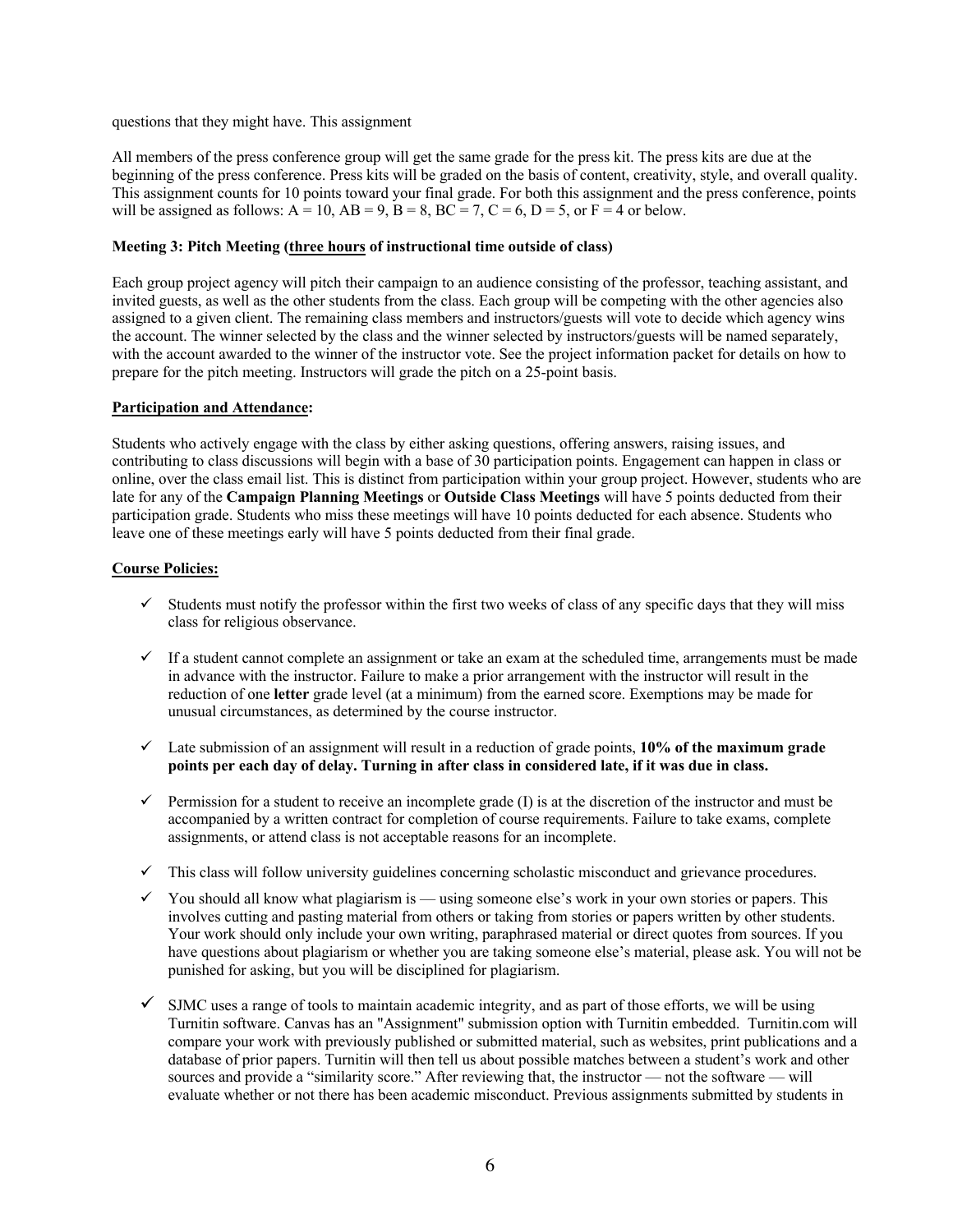any section of 345 will be kept in the global Turnitin database for future reference.

- $\checkmark$  If I determine there has been academic misconduct, punishment will include an "F" for the course and referral to the Division of Student Life for discipline by the university.
- $\checkmark$  Extra credit points earned by participating in research projects or tutoring students who require assistance can only help your grade. If you choose not to participate, your grade will not be affected adversely.

#### **Overall Grading**:

Course Grade will be based on performance of the following exams and assignments (due dates listed below). Graduate students taking this course will be expected to complete two additional reflection paper assignments as part of their participation in this class. Graduate students will meet as a group with the faculty instructor to discuss these reflections.

| Exams:                               |           |
|--------------------------------------|-----------|
| Exam 1                               | 100       |
| Exam 2                               | 100       |
| <u>Group Project:</u>                |           |
| <i>Draft</i> of Situation Analysis   | 10        |
| Draft of Campaign Strategy           | 10        |
| Draft of Remaining Sections          | 30        |
| <b>Final</b> Campaign Group Grade    | 40        |
| Final Campaign Individual Grade      | 60        |
| Group Project Pitch Meeting          | 25        |
| Group Project Peer Evaluation        | 25        |
| <b>Press Conference:</b>             |           |
| Press Kit and Media Contact Sheet    | 10        |
| Press Conference                     | 10        |
| <b>Participation and Attendance:</b> |           |
| Participation Score                  | <u>30</u> |
| TOTAL.                               | 450       |

Grades will be based on the following percentage distribution:

| 93 to $100 = A$ | $83 \text{ to } 89 = B$ | 71 to $79 = C$ | Below $61 = F$ |
|-----------------|-------------------------|----------------|----------------|
| 89 to $93 = AB$ | 79 to $83 = BC$         | 61 to $71 = D$ |                |

These percentage breaks may be altered to make the grading curve more generous, but not more difficult.

#### **Winning the Pitch and Extra Credit**:

At the end of the pitch meeting, the professors and the Journalism 345 students not working for a given client will vote on which agency should be given the account based on their pitch. The group winning the student vote will receive 5 bonus points. The instructors/guests vote will award an additional 10 bonus points to the winning account based on their initial evaluations of the campaign plans books and the pitch presentation.

Additional extra-credit opportunities may be announced during the semester (Students can participate in a maximum of three additional extra credit opportunities worth 1 point per opportunity).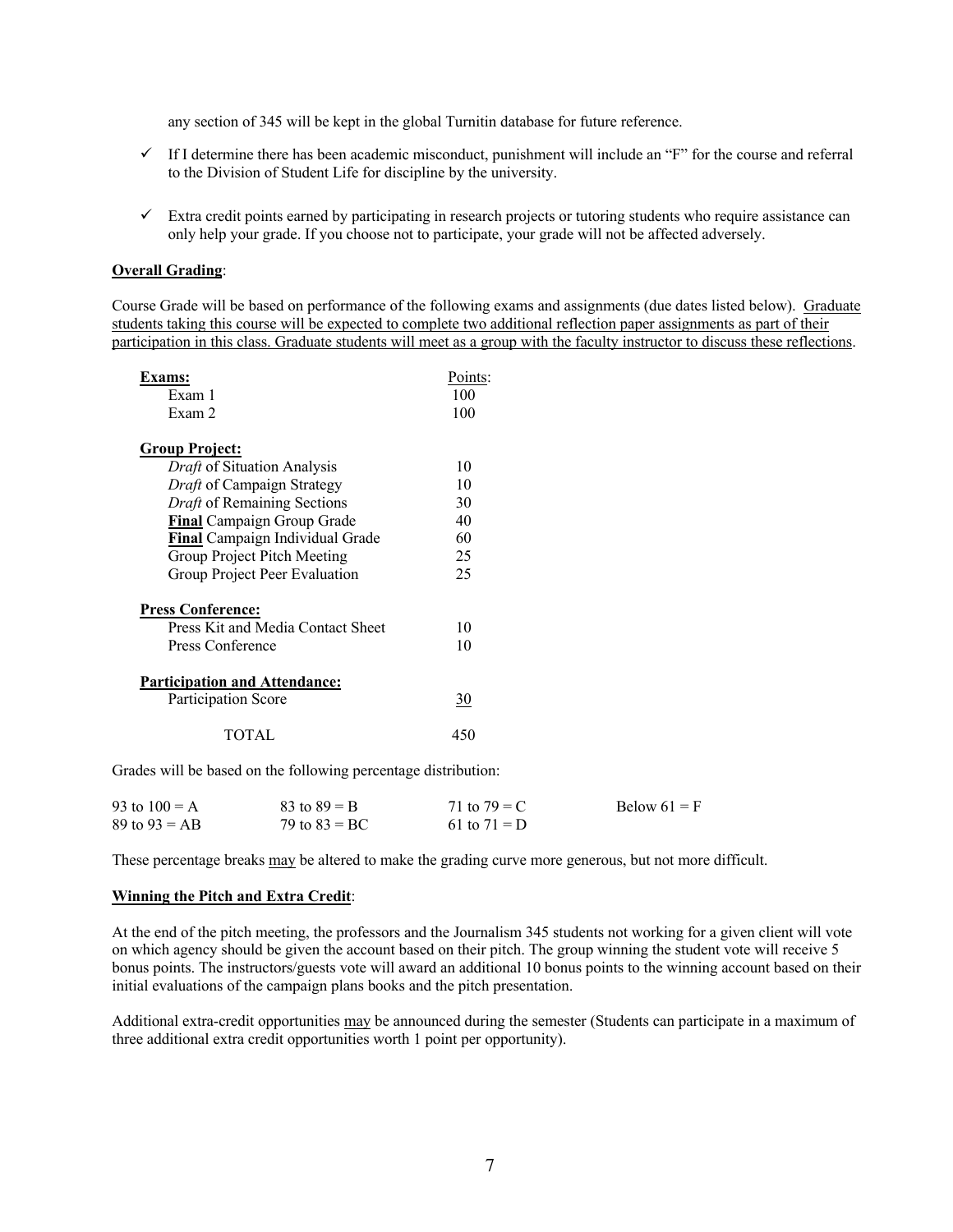#### **SPECIFIC PROJECT RESPONSIBILITIES**

#### **Research Director/Account Planner** - produce a Situation Analysis

Content: Background Research (informed by primary and secondary research)

- a. Client Background (from briefing, media, annual reports, the Internet, etc.)
- b. Historical and Recent Industry Trends
- c. Consumer Analysis (consumer profile w. Simmons data and primary analysis)
- d. Brand Analysis (client's brand, and competing brands Account Director)
- e. Media Usage Analysis (audience analysis w/ Simmons data Media Director)
- f. Category Creative Analysis (print, video, and digital analysis Creative Director)
- g. Public Opinion (stakeholder and event analysis PR & Promotion Director)

Summarize insights in to a SWOT Analysis: Strengths, Weaknesses, Opportunities, and Threats Identify 3 Key Issues that your Campaign Strategy must address

#### **Account Director/Brand Manager** - develop the Campaign Strategy

Content: Campaign Strategy (informed by Situation Analysis) -- must have:

- a. Objectives (what you want to accomplish tangible goals).
- b. Targeting strategies (whom you are trying to reach multiple targets)
- c. Competitive advantage (what differentiates your product or service)
- d. Brand personality (what people think are the primary characteristics that define the brand)
- e. Positioning of brand (brand vs. competition)
- f. Geographical strategies (where you concentrate your media, PR and promotional resources)
- g. Seasonal strategies (when you market the product)

Must offer clear rationale that will guide the plan!

#### **Creative Director/Copywriter-Art Director** - produce the Creative Plan

Outline Positioning, Messaging, and Branding Strategies – Complete Creative Brief w/ Account Director

Content: Creative Platform - required to define:

- a. Message strategies -- (prospect or brand focused)
- b. Selling premise -- (the unique selling proposition)
- c. Campaign theme (logo, slogan, tagline, and mascot)

Must create at least five executions of broadcast, print, and digital ads (though more may help communicate the creative theme of the campaign):

a. For television or radio, provide storyboards/scripts

- b. For newspaper or magazine, provide layout of ad
- c. For digital media, provide example executions
- d. Optional content: Other examples of various forms of campaign messages.

Must be consistent with Campaign Strategy and address the 3 Key Issues

## **Media & Interactive Director** - develop the Media Plan and Interactive Plan

Content: Media Architecture - required to specify: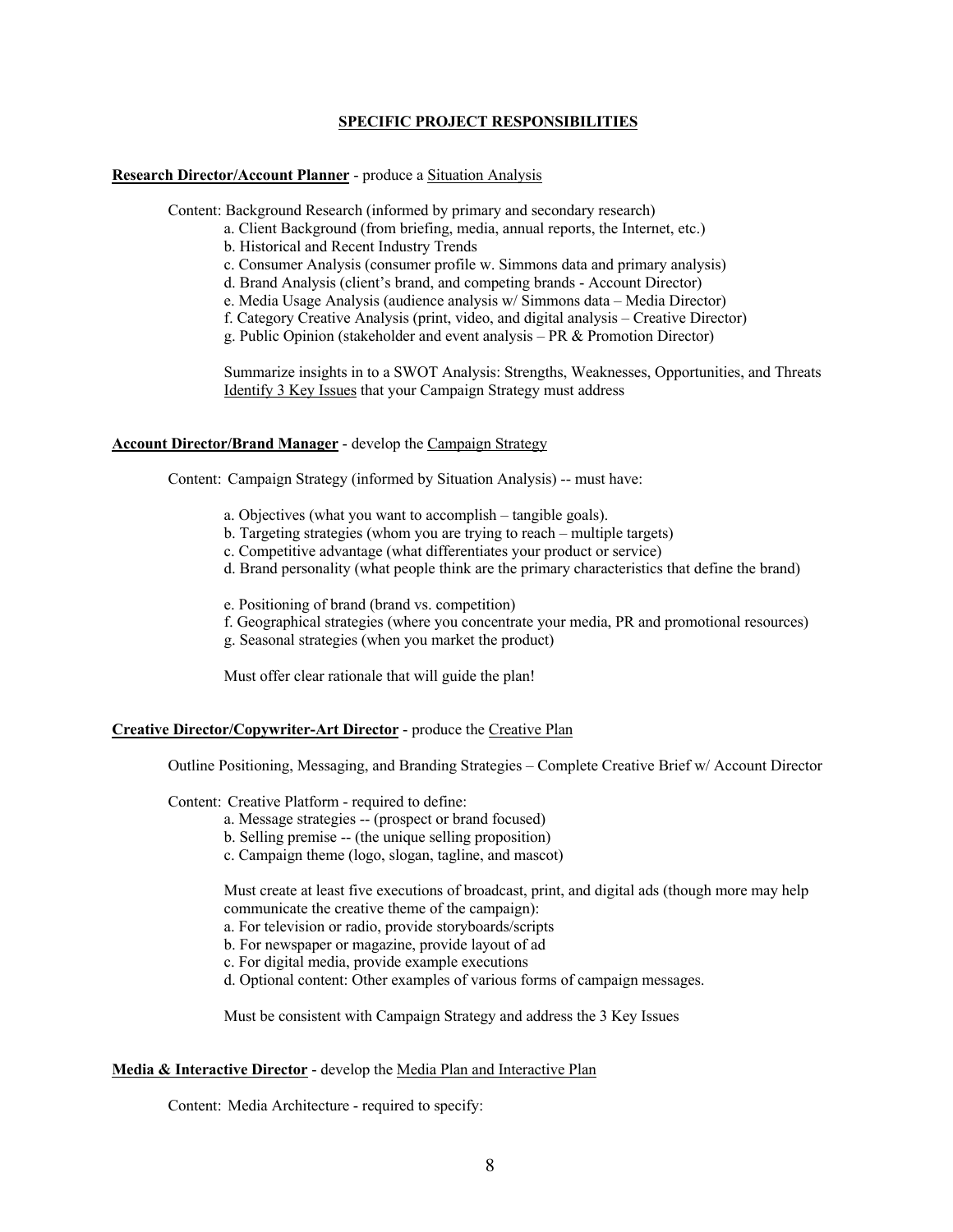Media Objectives/Apertures (Must define specific media objectives and identify aperture moments) Media Strategies:

- a. Timing (start date launch)
- b. Reach (how many) / Frequency (how often)
- c. Duration (how long)
- d. Scope (market selection national or regional)
- Tactics -- Selection of Media (dollars and media weight)
	- a. Broadcast TV and Radio
	- b. Print Newspapers and Magazines
	- c. Out of home Outdoor, Transit, and Ambient
	- d. Search and Interactive
	- e. Social and Digital Media
	- f. Impact Media Sporting Events / Awards Shows

Flowchart -- Scheduling and budgeting on a monthly basis

- a. Media vehicles
- b. Media weight

Separate for Conventional, Impact and Interactive

Budget – Summary of campaign media expenditures a. Expenditures by media

Separate for Conventional, Impact and Interactive

Must be consistent with Campaign Strategy and address the 3 Key Issues

#### **PR and Promotions Director** -- create the PR and Promotions Plan

Content: Stakeholder and News Media Relations Strategy

- a. Discussion of status of public opinion
- b. Statement of PR strategy what issues are important to public and how will PR shape opinion)
- c. Public Relations Tactics (Publicity Programs, Opinion Management, etc.)
- d. Discussion of media relations strategy and target vehicle selection
- e. Discussion of Promotions Activities
- f. Discussion of Buzz/Viral Marketing
- g. Discussion of Events and PR Support
- h. PR & Promo Budget

Must create multiple press releases and promotional items Must be consistent with Campaign Strategy and address the 3 Key Issues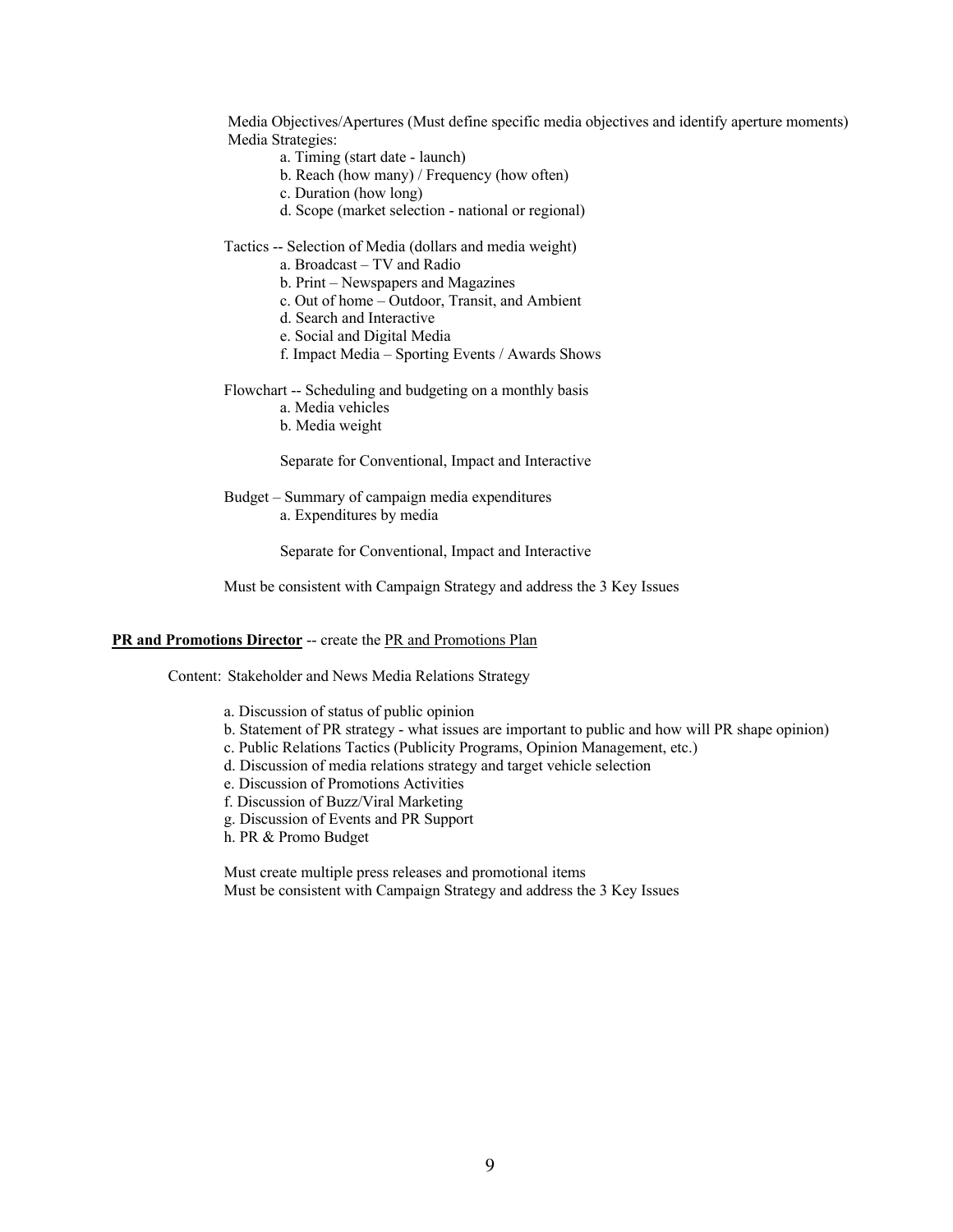# **COURSE SCHEDULE**

# **STRATEGIC COMMUNICATIONS IN CONTEXT**

| Class 1:<br>Jan <sub>25</sub> | Course overview: Challenges in strategic communication         |                            |
|-------------------------------|----------------------------------------------------------------|----------------------------|
| Class 2:<br>Jan 27            | Strategic responses and the campaign plan                      |                            |
|                               | [Project Application – Resume and Cover Letter DUE]            |                            |
| Class 3:<br>Feb 1             | Integrated Marketing and the Modern Agency                     | [Moriarty et al Chapter 2] |
|                               | [Assignment to Agency and Position]                            |                            |
| Class 4:<br>Feb 3             | Account planning and strategic research: "Got Milk" case study | [Moriarty et al Chapter 6] |
|                               | [Choice of Agency Name and Structure Due]                      |                            |

## **SITUATION ANALYSIS TO ACCOUNT PLANNING**

| Class 5: |                                                                                      |                            |
|----------|--------------------------------------------------------------------------------------|----------------------------|
| Feb 8    | Secondary Research Workshop – Virtual Orientation with Business Reference Librarian  |                            |
| Class 6: |                                                                                      |                            |
| Feb 10   | Understanding audiences $+$ Campaign Planning Meeting $-$ Situation Analysis         | Moriarty et al Chapter 5   |
| Class 7: |                                                                                      |                            |
| Feb 15   | Legal and ethical issues – Ethics Scenarios                                          | [O'Guinn et al Chapter 4]  |
| Class 8: |                                                                                      |                            |
| Feb 17   | Identify your audience segments $+$ Campaign Planning Meeting $-$ Situation Analysis |                            |
|          | Videos on using Simmons One View:                                                    |                            |
|          | go.wisc.edu/simmonsoverview                                                          |                            |
|          | go.wisc.edu/simmonsindex<br>go.wisc.edu/simmonssample                                |                            |
|          | go.wisc.edu/simmonsresults                                                           |                            |
| Class 9: |                                                                                      |                            |
| Feb 22   | The social psychology of strategy                                                    | [Moriarty et al Chapter 4] |
|          | [Draft of Situation Analysis DUE]                                                    |                            |

# **CAMPAIGN AND PUBLIC RELATIONS STRATEGY**

| Class 10:<br>Feb 24 | Campaign strategy – Altoids and Nike Case Studies             | [Moriarty et al Chapter 7] |
|---------------------|---------------------------------------------------------------|----------------------------|
| Class 11:<br>Mar 1  | Messaging Strategy (ROI) and the Creative Brief - Exam Review | [Fenton Chapter 6]         |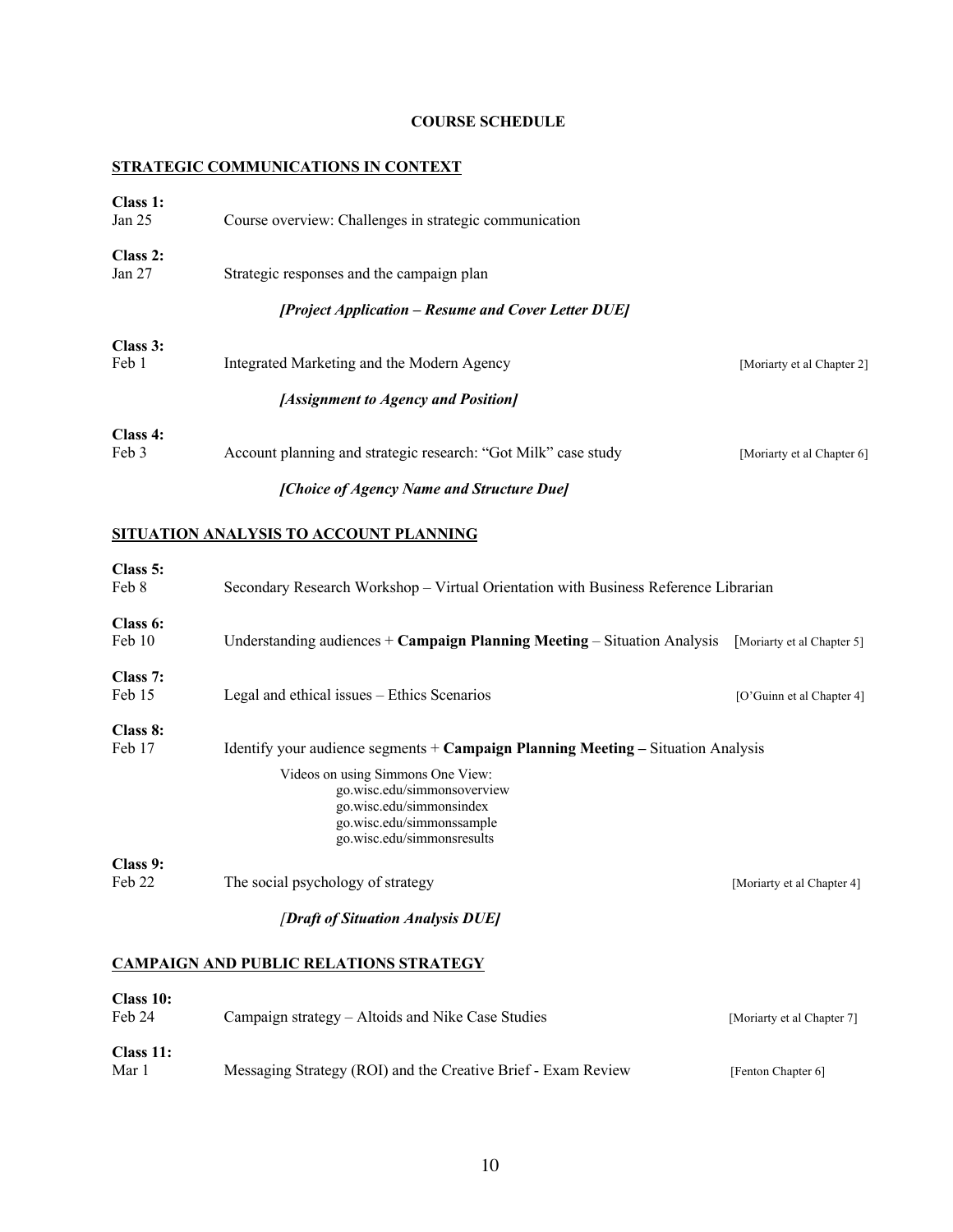| Class 12:<br>Mar 3   | <b>TAKE HOME EXAM 1</b>                                                                         |                                 |
|----------------------|-------------------------------------------------------------------------------------------------|---------------------------------|
| Class 13:<br>Mar 8   | Public relations planning                                                                       | [Clow & Baack Chapter 12]       |
| Class 14:<br>Mar 10  | Public relations execution                                                                      | [Gehrt & Moffitt Chapter 5 - 7] |
| Class 15:<br>Mar 15  | Campaign Planning Meeting: Press Conference Planning and PR Strategy                            |                                 |
|                      | [Press Release DUE at End of Class]                                                             |                                 |
|                      | Mar 16 Outside Class Meeting (Press Conference: $6:00 - 8:00$ p.m. $-$ Zoom link TBD)           |                                 |
| Class 16:<br>Mar 17  | <b>Campaign Planning Meeting: Campaign Strategy</b>                                             |                                 |
|                      | <b>MEDIA AND CREATIVE TACTICS</b>                                                               |                                 |
| Class 17:<br>Mar 22  | Media strategy and planning                                                                     | [Katz Chapters $4 & 5$ ]        |
|                      | [Draft of Campaign Strategy DUE]                                                                |                                 |
| Nov 1                | <b>Outside Class Meeting</b> (Professional Development Workshop: 3:00 – 5:00 p.m. – 2195 Vilas) |                                 |
| Class 18:<br>Mar 24. | Media buying and execution                                                                      | [Katz Chapters 6 & 7]           |
| Class 19:<br>Mar 29  | Creative messages and tactics                                                                   | [Felton Chapters 7-8]           |
| Class 20:<br>Mar 31  | Consumer and trade promotion + buzz marketing                                                   | [Clow & Baack Chapter 9 & 10]   |
| Class 21:<br>April 5 | Interactive strategy – Web and search                                                           | [Clow & Baack Chapter 13]       |

# **Class 22:**<br>April 7 Interactive strategy – Social media [Felton Chapter 14] *[Draft of Remaining Sections DUE]*

# **CAMPAIGN INTEGRATION AND PRESENTATION**

| Class 23:<br>April 12 | Planbooks and pitch meetings + Campaign Planning Meeting: Integrating Campaign Elements |
|-----------------------|-----------------------------------------------------------------------------------------|
| Class 24:<br>April 14 | Social marketing, health interventions, and political campaigns                         |